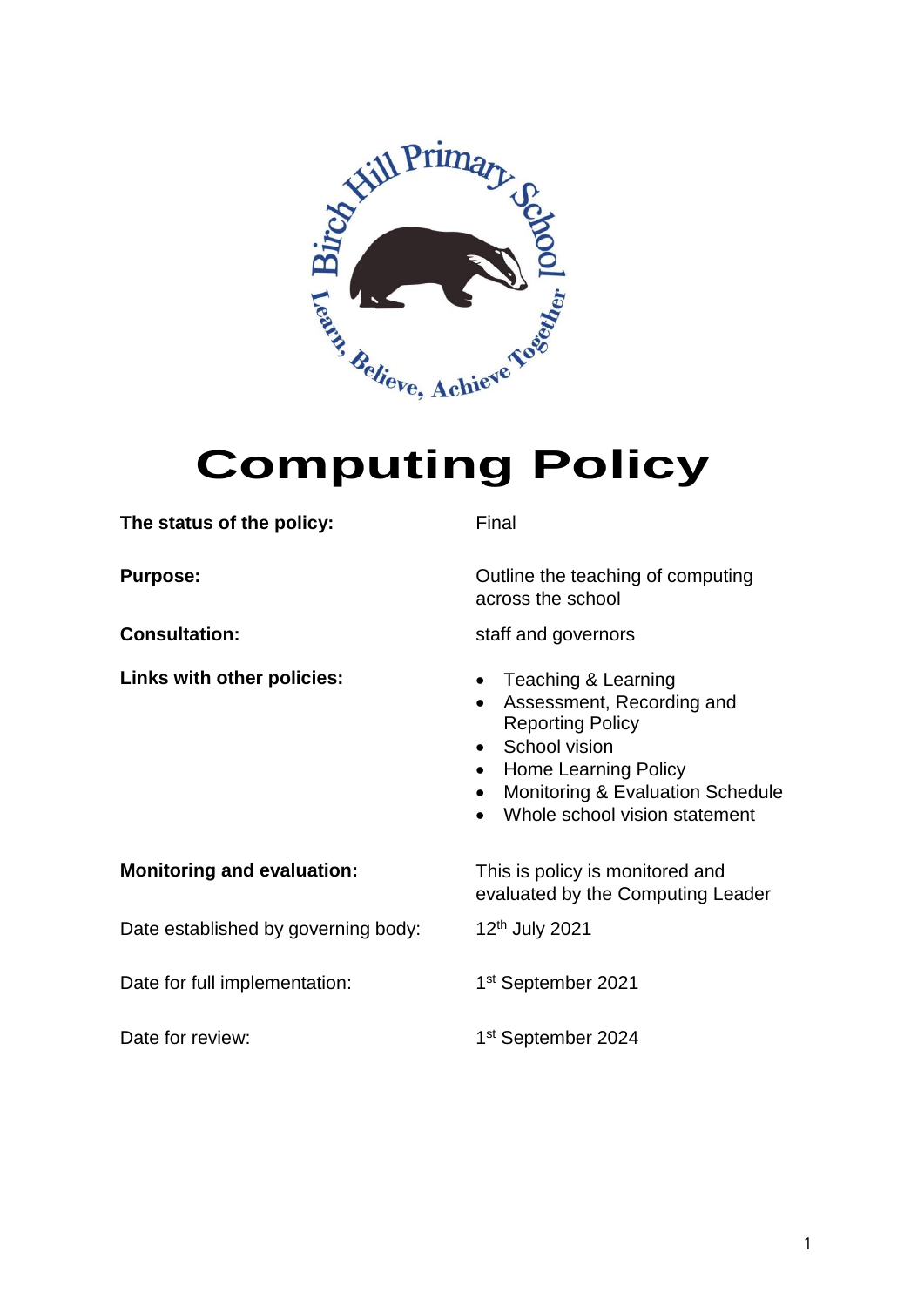Rationale

*A high-quality computing education equips pupils to use computational thinking and creativity to understand and change the world. Computing has deep links with mathematics, science, and design and technology, and provides insights into both natural and artificial systems. The core of computing is computer science, in which pupils are taught the principles of information and computation, how digital systems work, and how to put this knowledge to use through programming.*

*Building on this knowledge and understanding, pupils are equipped to use information technology to create programs, systems and a range of content. Computing also ensures that pupils become digitally literate – able to use, and express themselves and develop their ideas through, information and communication technology – at a level suitable for the future workplace and as active participants in a digital world.*

National Curriculum 2014

# **Aims of Computing**

Birch Hill Primary School aims to ensure that all our pupils:

- Can understand and apply the fundamental principles and concepts of computer science, including abstraction, logic, algorithms and data representation
- Can analyse problems in computational terms, and have repeated practical experience writing computer programs in order to solve such problems
- Can evaluate and apply information technology, including new or unfamiliar technologies, analytically to solve problems
- Are responsible, competent, confident and creative users of information and communication technology

# **Present resource provision**

The school has 30 laptops situated in 2 trollies inside the security cupboard which can be moved to different areas of the school.

There are 2 computers in each of the Key Stage 1 & 2 and reception classrooms. Each machine has internet access and all the relevant applications needed to teach computing in school.

Purple Mash is used to teach all three aspects of computing – information technology, digital literacy and computer science. This has a clear progression of computing skills from reception to year 6.

# **Classroom Provision**

In addition to the above there is a variety of other ICT equipment in school including; Roamers, Beebots/Probots, tape recorders, CD player, radios, televisions and headphones. In addition to this, there is a variety of software is available for all machines.

To ensure that copyright laws are adhered to, staff, pupils and parents are not permitted to run software brought in from outside school on school machines. An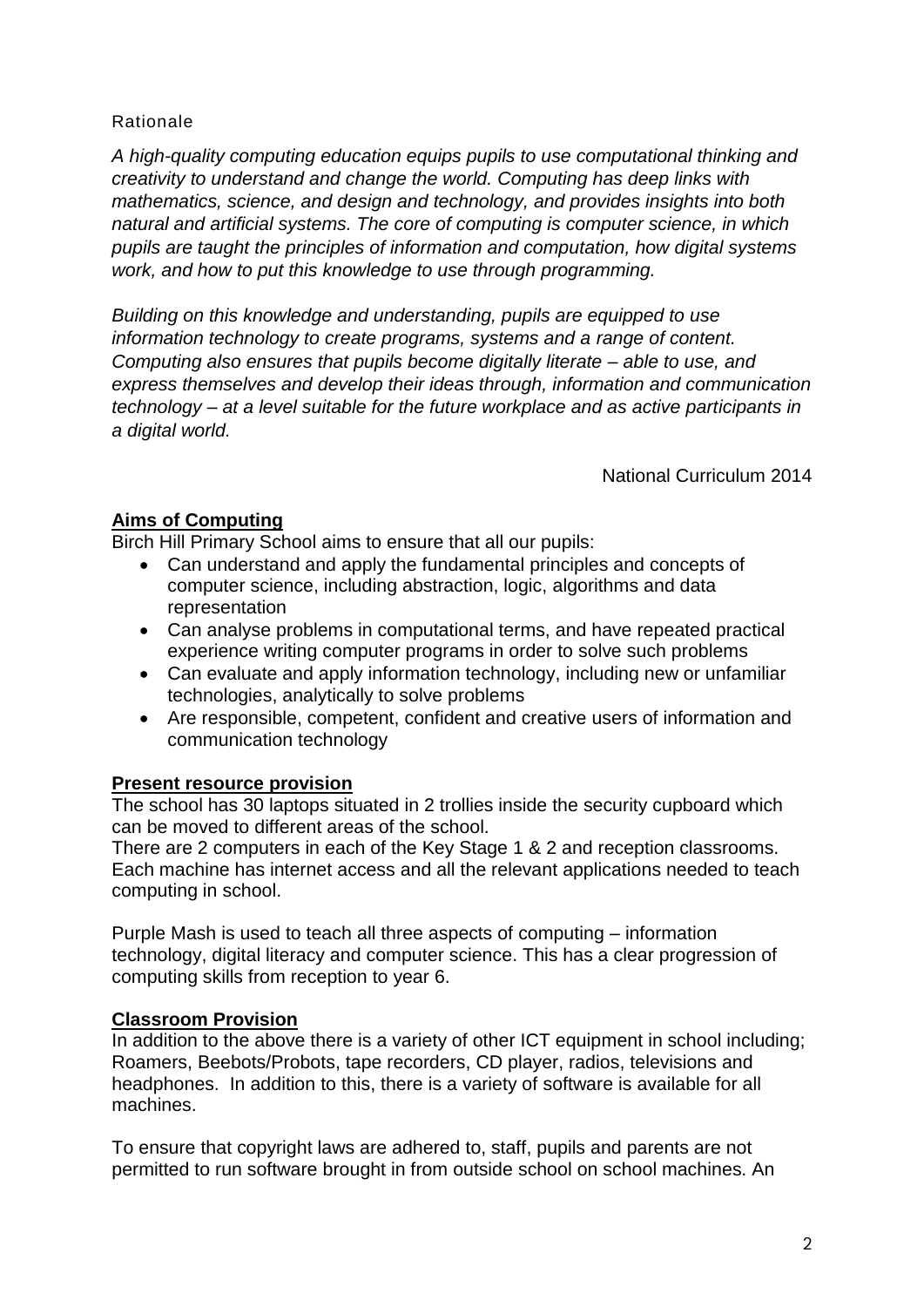Internet safety policy has been developed in order to allow the safe and efficient use of the Internet for both staff and pupils in an educational context.

The new scheme of work was purchased in 2020 and will be embedded as we progress through the next couple of years. As staff confidence increases and relevant training disseminated, computing will need to be treated as a core subject in the curriculum.

In Computing, as with all subjects, in order to develop the continuity and progression of teaching and learning, a balance between whole class, individual and group work, and direct teaching, pupil investigation and skills practice should be planned throughout the school.

Staff confidence and expertise will be developed if requested through training sessions provided by the Computing Co-ordinator, and external agencies. Support will be given, where possible, with Computing planning and teaching by the Computing co-ordinator.

Computers will also be used to enhance learning on other subjects outside of the computing curriculum.

#### **Entitlement to the Computing curriculum**

All children should have access to the use of computing technologies regardless of gender, race, cultural background or physical or sensory disability. Where use of a school computer proves difficult for a child because of a disability, the school will endeavour to provide specialist equipment and software to enable access. Children with learning difficulties can also be given greater access to the whole curriculum through the use of these technologies. Their motivation can be heightened and they are able to improve the accuracy and presentation of their work. This in turn can raise self-esteem.

Planning for Computing in the early years needs to be considered carefully if children are to begin to gain confidence in the use of a variety of technologies as soon as they start attending school. A range of appropriate hardware, software and activities needs to be offered. Purple Mash has lessons for reception children.

#### **Assessment and record keeping**

- On-going formative assessment is an integral part of good practice. Its main purpose is to enable the teacher to match work to the abilities and needs of the children and ensure progression in learning.
- Computing skills capability should be monitored regularly in relation to the Computing curriculum as outlined in the 'The National Curriculum' for England. Teachers should assess module requirements with reference to children's knowledge, understanding and skills. Other opportunities for assessment will arise from cross-curricular work.
- Samples of work should be kept for groups of children stored in classrooms or on the school network within relevant class folders.
- For Reception it may not always be practical to keep samples of work, but observations and discussions could be recorded.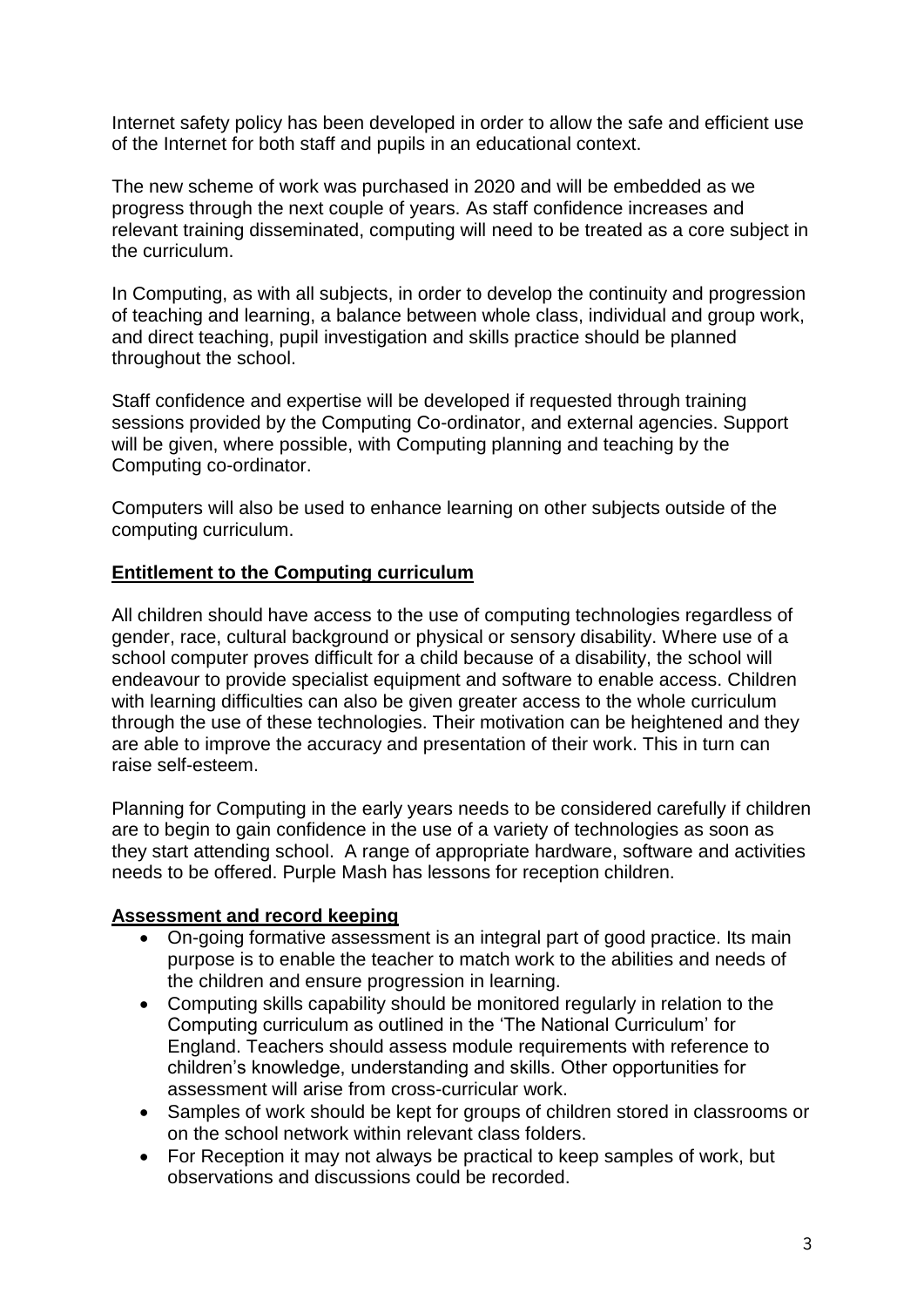Purple Mash has assessment work and ideas and children's work can be saved and accessed easily by staff.

# **Links to the school development plan**

- Discussing and deciding on the importance/viability of portable devices (such as tablets) needs to be furthered.
- An audit of resources is undertaken yearly to ensure that hardware and software are kept as up-to-date as possible and that obsolete or broken machines are scrapped or repaired.

# **Staff training**

Needs will be met by:

- Auditing staff skills and confidence in the use of information technologies regularly;
- Arranging training for individuals as required;
- The Computing Co-ordinator should attend courses and support and train staff as far as possible.
- Annual e-safety training must be arranged and completed by all staff working with children – remove as not done? Purple Mash has online safety lessons for the children in every year group – these progress.
- All staff must be trained on professional conduct and safer working practices regarding technologies such as Twitter, Facebook, Blogging etc.

# **Health and Safety**

Children should not be responsible for moving heavy equipment around the school. They may load software but should not be given the responsibility of plugging in and switching machines on without a member of staff present. Children will be expected to log on/off of computers without adult supervision during year 3.

# **Food and drink should not be consumed near computing equipment.**

- It is the responsibility of staff to ensure that classroom computing equipment is stored securely, cleaned regularly and that their class or themselves leave the equipment clean and tidy after use.
- Staff should ensure that the children are seated at the computers comfortably and be aware of the dangers of continuous use (e.g. eye/wrist strain etc).
- An adult should always supervise children when they are accessing information via the Internet. The service provider does filter information but staff are advised to take great care on the content accessed by children and ultimately responsible for information accessed by pupils.

# **Review and evaluation procedures**

The everyday use of communication technology is developing rapidly, with new technology being produced all the time. This policy therefore will be reviewed and revised regularly. The Computing Co-ordinator will liaise regularly with staff, both at staff meetings and informally, to monitor the effectiveness of the policy, schemes of work and the Computing curriculum. Meetings with subject co-ordinators will also ensure that the use of information technologies across the curriculum is planned for and evaluated.